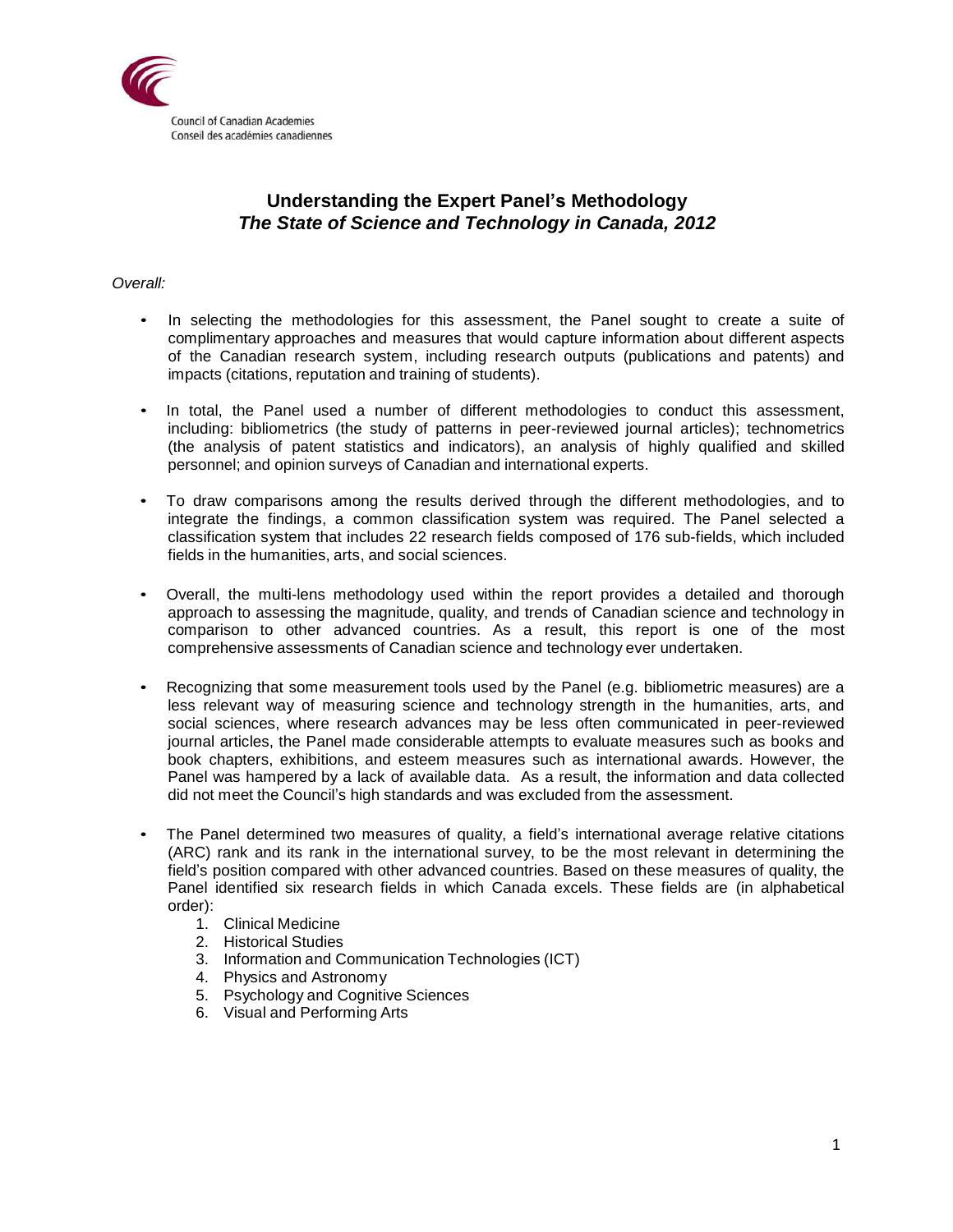# **Key Methodologies Used by the Expert Panel**

*Bibliometric Analysis (the study of patterns in peer-reviewed journal articles)*

- Bibliometric analysis has several advantages, namely, that it is built on a well-developed foundation of quantitative data and it is able to provide information on research productivity and impact.
- For this assessment, the Panel relied heavily on bibliometrics to inform their deliberations. The Panel commissioned a comprehensive analysis of Canadian and world publication trends. It included consideration of many different indicators of output and impact, a study of collaboration patterns, and an analysis of researcher migration. Overall, the resulting research was extensive and critical for determining the research fields in which Canada excels.
- Standard bibliometrics do not identify patterns of collaboration among researchers, and may not adequately capture research activity within an interdisciplinary realm. Therefore, the Panel used advanced bibliometric techniques that allow for the identification of patterns of collaboration between Canadian researchers and those in other countries (based on the co-authorship of research papers); and clusters of related research papers, as an alternative approach to assessing Canada's research strengths.

Chapter 4 provides in-depth information on bibliometrics. Chapter 6 provides the results from the advanced bibliometric analysis conducted by the Panel. Chapter 9 provides results broken down at the provincial level. The online appendices also provides detailed information on each methodology used by the Expert Panel.

#### *Technometrics (analysis of patent statistics and indicators***)**

- Technometrics is an important tool for determining trends in applied research. This type of analysis is routinely used by the Organisation for Economic Co-operation and Development (OECD) and other international organizations in comparing and assessing science and technology outputs across countries.
- In 2006, the Expert Panel on Science and Technology used technometrics to inform their work. In an effort to ensure consistency between the 2006 and the 2012 assessments, technometrics were once again used as a measurement tool.
- The 2012 Panel commissioned a full analysis of Canadian and international patent holdings in the United States Patent and Trademark Office (USPTO) to capture information about Canada's patent stock and production of intellectual property relative to other advanced economies. Canadians accounted for 18,000 patented inventions in the USPTO, compared to 12,000 at the Canadian Intellectual Property Office during the period 2005-2010.

Chapter 7 provides the results of the technometric analysis of patents and other related measures. Chapter 9 provides results at the provincial level.

### *Opinion Surveys*

• To capture a full range of Canadian science and technology activities and strengths, two extensive surveys were commissioned to gather opinions from Canadian experts and from the top one per cent of cited researchers from around the world.